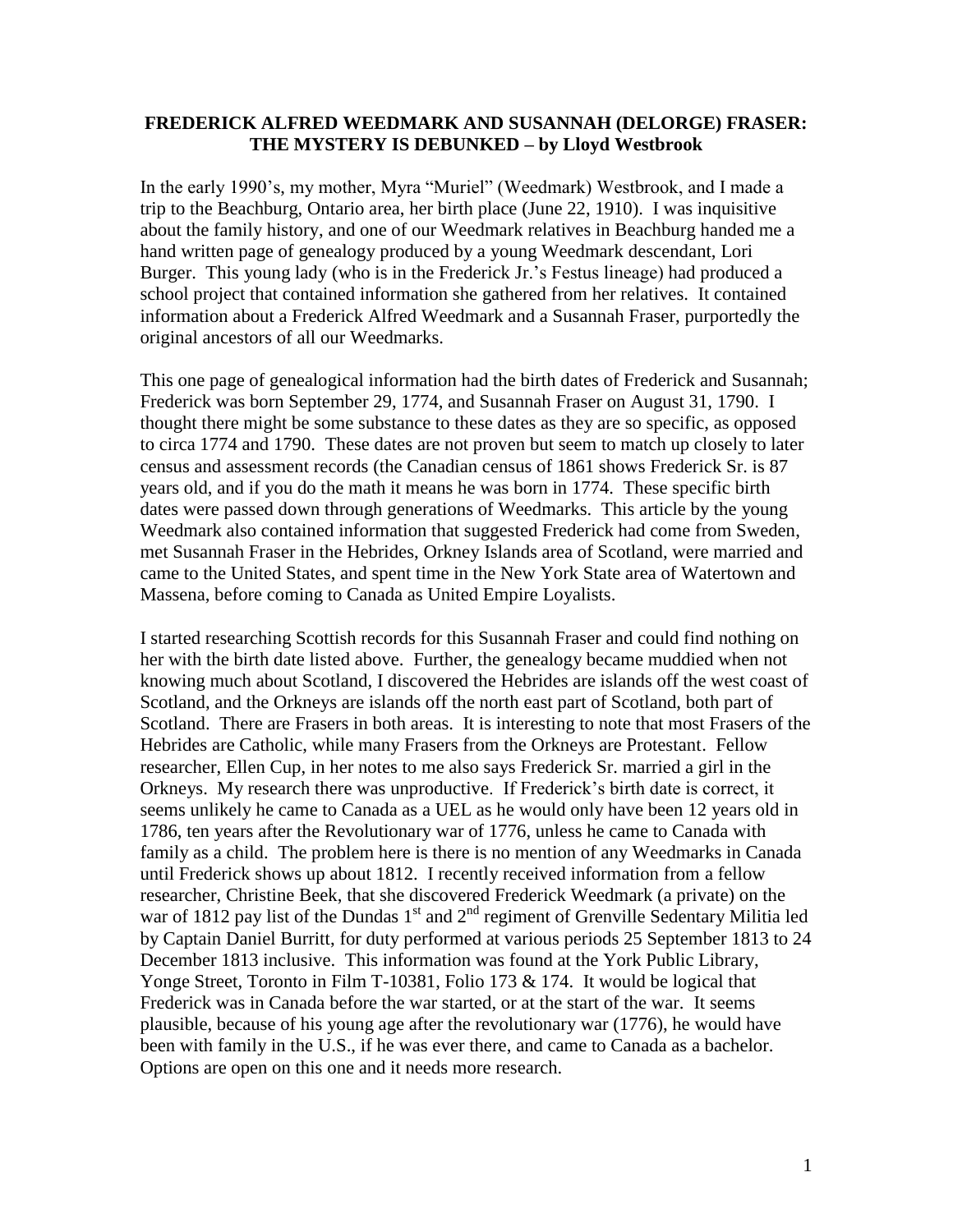On one of my trips to eastern Ontario on June 27, 1992 while doing research, I discovered a treasure trove of information on Marlborough Township at the home of William and Georgina Tupper (archivist) who housed records on behalf of the "History of Rideau Township Committee," part of the "Rideau Heritage Board," of which William Tupper was Chairman. I believe these Tupper's may have had connections back to the confederation of our country. Their hospitality in opening their home at North Gower was much appreciated, which was open to the public at certain hours, and allowed me to find a key piece of information in my research about Susannah Fraser. I don't know if they still have this archive or if it is open to the public now. I copied down the information word for word on the Census Records of 1818 for Marlborough and they are as follows: "Frederick Weedmark, Anna (probably Susannah as she shows up as "Susannah" 1n the 1829 census), Philomen 3, Fred'k Weadmark Jr. 1, and **James W. Fraser 5.**

It was this piece of information about James W. Fraser that intrigued me as we had no previous information about Susannah's ancestry. Was Susannah Fraser her maiden name and she had an illegitimate son, or had she been married previously and had children? It was at this point that I searched possible Fraser connections in Scotland without luck. Was this just family folklore passed down with the assumption that Susannah was Scottish because of her last name, or did it really reflect heritage of her previous husband?

Just a note here before I continue on about the ages of Frederick and Susannah because they have been hard to substantiate. **―Friederick Weidmarke was buried on January 2 nd, 1864, age 90 years, of Marlborough, Parish of Merrickville, his Trade was listed as Carpenter & Joiner, and the officiating minister was Charles Forest,"** on page 285 of the register. This is proved by the official records at the Anglican Diocese of Ontario Archives, Kingston, Ontario. This shows the date reported in the family folklore that Frederick Sr. was born in 1774 could very well be correct. It is interesting that many of his descendants became carpenters, including Frederick Jr., my great grandfather, and my grandfather, Hiram Weedmark.

By the way, I also discovered the burial place of Frederick Weedmark Jr. in 2005 at these same Anglican archives in Kingston. Their records show, "**FRED K. WEEDMARK – Age Next Birthday 84, Farmer, Born at Marlborough, Disease-Paralysis, buried: June 4, 1899 in Chester's Burying Ground, Officiating Minister William Roberts, Merrickville Parish,"** on page 323. Frederick Jr. died on June 2<sup>nd</sup>, 1899. It is probable that Chester's Burying Ground refers to McGuigan Pioneer Cemetery, as the original John Chester and many of his descendants are buried there, as is Frederick Junior's first wife, Pheobe Chester. Even Frederick's name appears on her headstone, but with no dates. As well, his second wife, Mary Jane Copeland, did not die until 1914 and there was no readily available site other than that of Pheobe Chester. Also, Frederick Jr. fathered most of his children in Marlborough near Burritt's Rapids with his wives Pheobe Chester, and then Mary Jane Copeland.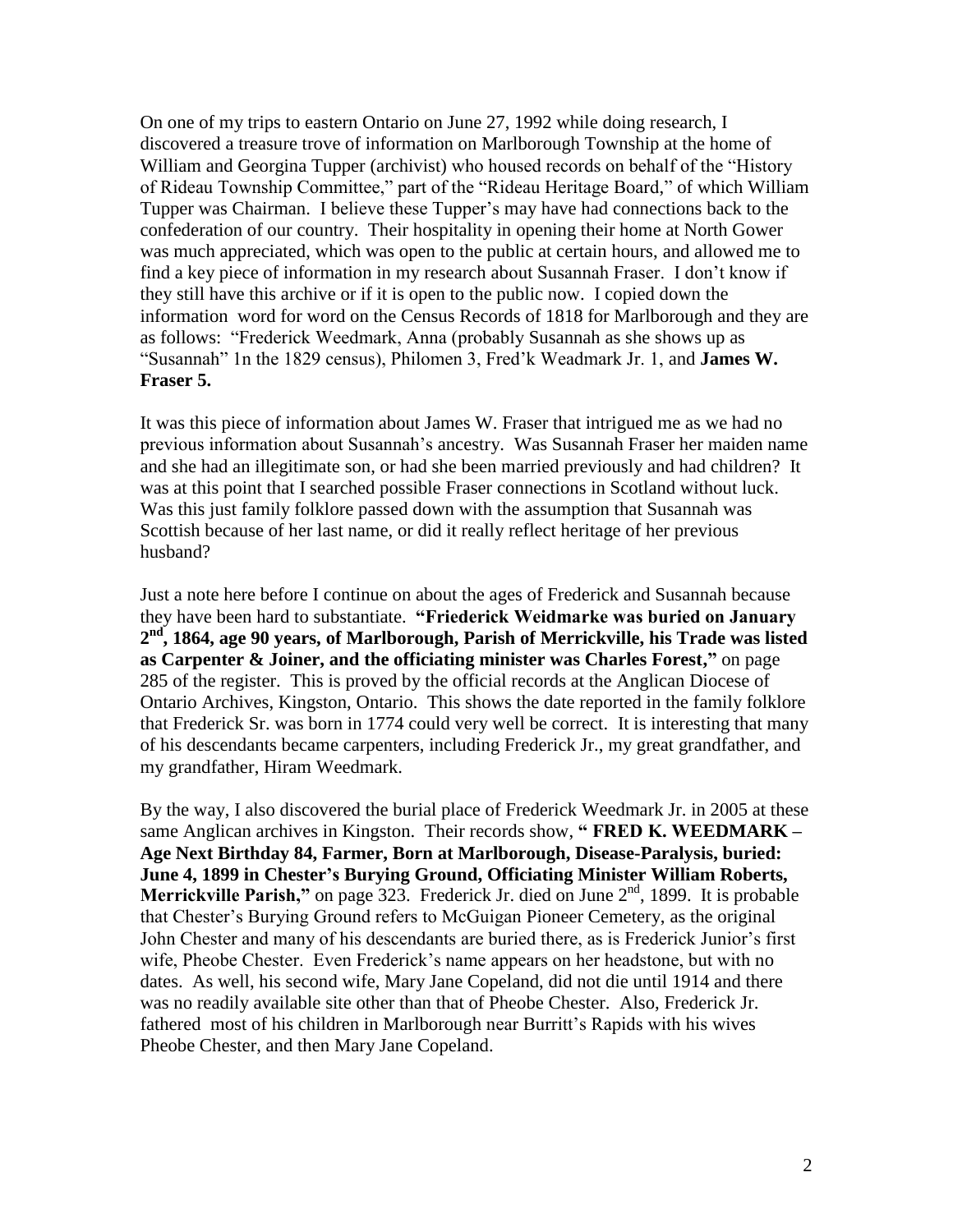Susannah's date of death remains a mystery. There are conflicting times of death mentioned; 1835 being one of them but unproved. I also gleaned the following information at Georgie Tupper's home in 1992; **the assessment rolls of Marlborough from 1882** show a Weadmark Widow-no age, Concession 1, on ¼ of village lot 26 valued at \$125, persons 21-60 (1) total in family (3), religion M. This same Weadmark Widow also has concession 1,  $1/16^{th}$  of village lot 25, valued at \$25.00. It is interesting that a Frederick Weadmark, age 30, is on concession 1,  $1/8^{th}$  of village lot 25, valued at \$90, persons 21-60 (2), total residents (6), ages 5-16 (3), ages 7-13 (2), religion C. of Eng. These lots are in the village of Burritt's Rapids. Is this Weadmark widow our Susannah, who knows? Prior to this, Frederick Weedmark Jr. is involved in land transactions for all of village lot 3 south centre, which he finally sells off in 1881.

I was also given information by Ellen M. Cupp in 1996. She passed on in 2004, and was a descendant of Frederick Junior's son, Festus, who fought against the Fenians. Ellen retyped **a letter from Wm Arnold Weedmark, born 1899, a grandson of Frederick Jr. through George).** This letter (partial below) was dictated to his daughter Lois Bennett March 3, 1965 and states:

"Alfred Weedmark b 1775…….married a girl from Orkney Islands – immigrated to USA – settled in N.Y. State near Massena or Watertown, before the American Revolution. Came to Canada with the U.E.L…………. My Great Grandfather Alfred was 108 years old when he died and my Great Grandmother was 106 when she died."

Obviously the longevity of Frederick Sr. and Susannah are out by 15 years or so, as we know that Frederick Sr.'s burial record of January 2, 1864 showed him 90 years of age. What is interesting though, he relates Susannah lived a long life, possibly into the 1880's or later. Again, we can't verify this Susannah information, so we don't really know.

Ellen Cup's records state Frederick Weedmark Sr.'s birth date as Sept. 29, 1775, where Lori Burger had him born Sept. 29, 1774. Frederick's birth date sounds closer to 1774 (or even 1773) according to his official burial record. Also, she and Lori Burger had the same birth date for Susannah Fraser, August 31, 1790.

Because of James W. Fraser showing up in the 1818 Marlborough census, aged 5, I started searching internet sites for "James Fraser" around the period of 1812, and found a James Williams Fraser born in Williamstown, Glengarry County on the LDS "Family Search" web Site. That information led to his parents, George Fraser and Susannah Delorge. This was exciting to see a Susannah married to a Fraser with a son named James Williams Fraser. I don't take the LDS information as gospel, but it gave me a good lead and direction for research. As I had discovered earlier on, a James W. Fraser and a Susannah show up in a new family with Frederick Weedmark; even the middle initial (W) of James Fraser matched the birth record of James Williams Fraser, and he was 5 years old in 1818. I thought right away this was more than a coincidence, but wanted some more proof. I had never seen this information tied together before so I submitted it as a query in the Sept/Oct 2005 edition of the Leeds Grenville O.G.S. newsletter. I never got any corroborating response to it, but as some of you know, bits of this information have come forth since then, and Bev and Dave Alexander mentioned to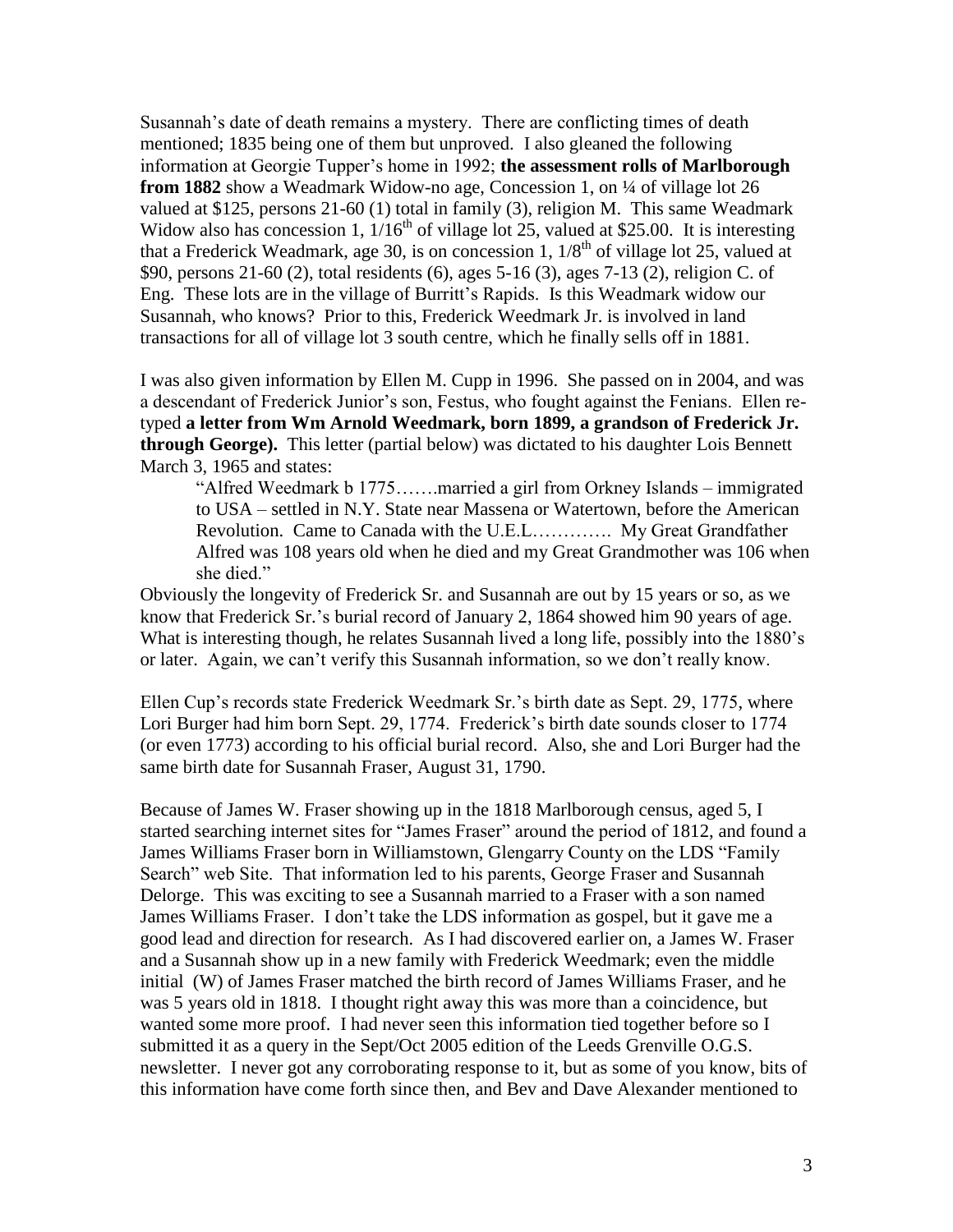me they had seen my query in the L  $\&$  G newsletter. I now needed to prove what I found on the internet was factual and hoped to get at least one more piece of evidence to substantiate this claim.

In 2005 I emailed the "The Manor House," which holds the Glengarry Archives at Williamstown, Charlottenburg, Glengarry County. In response, I received the following information from Penny Cavell.

This information was taken from the "**REGISTER OF BAPTISMS AND MARRIAGES, ST. ANDREWS CHURCH, WILLIAMSTOWN, ONT., 1779-1817, VOL. I—II.**" These were performed by Reverend John Bethune, Minister of the Gospel in Glengarry as follows: (Note-Williamstown is located in the Township of Charlottenburg.)

**George Fraser and Susannah De Lorge both of Charlottenburg were married on the 20th November, 1810, at St. Andrews Presbyterian Church, Williamstown. (pg. 182, Vol. I)**

**Elizabeth Fraser, Daughter of George Fraser of Charlottenburg & of Susannah De Lorge his Wife, was born on the 28th September, 1811, and baptized on the 10th October, 1811. (pg. 15, Vol. II)**

**James Williams Fraser, Son of George Fraser of Augusta (formerly of Charlottenburg) & Susannah DeLorge his Wife, was born on the 21st September, 1812, & baptized on the 24th December, 1812. (pg. 36, Vol. II)**

It is interesting that a Weedmark relative, Ellen Cupp, who I mentioned earlier, related in her correspondence to me that she had Susannah Fraser having two children, James and Elizabeth, but did not say where the information came from.

There are also a couple of other entries in these records (St. Andrews Church, Williamstown) that may be related to Susannah Delorge, but are unproved at this time. They are:

Alexander DeLorge of Charlottenburg & Rebecca Ducher of Cornwall were married on the  $21<sup>st</sup>$  November, 1811. (pg. 16, Vol. II)

and

Helen De Lorge, daughter of Alexr. De Lorge, formerly of Charlottenburgh, but now a private soldier in the Glengarry Light Infantry, and of Rebekah his wife was baptized on the  $23^{\text{rd}}$  May, 1813. (pg. 43, Vol. II)

Could this Alexander DeLorge be the brother of Susannah? There was an influx of French Canadian settlers from the neighbouring communities of Quebec into Glengarry County in the early 1800's, as land had become scarce in Quebec. I have been unable to find any other Delorge family in Glengarry during this time, but there are many in Quebec, and this aspect needs much more research to find out if Alexander and Susannah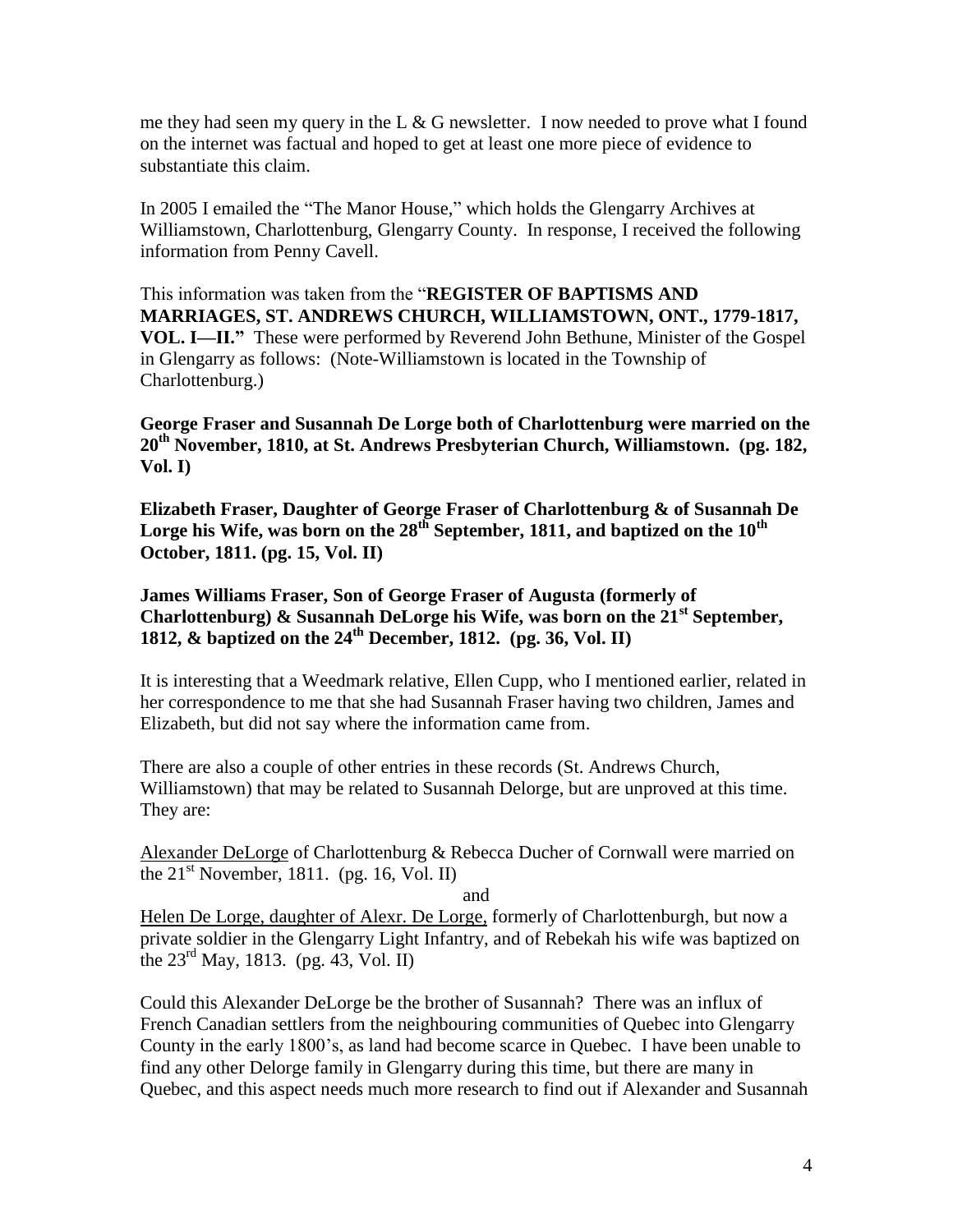are related, and of course their ancestry. Possibly the Drouin Collection of Quebec Records will be helpful in finding Susannah and Alexander there circa 1790's. I have googled the Delorge name and I have traced it back to the early 1700's in Belgium, where the name is most prevalent. There had been many Frasers prior to 1800 in Glengarry, as in 1785, 500 settlers arrived from Glengarry, Scotland after Scottish landlords forced many Scots off their lands, as they were needed for grazing purposes. There was also a John Fraser who had served with Sir John Johnson in the King's Royal Regiment of New York, and came to Charlottenburg after the 1776 revolutionary war. A John Daniel Fraser has a son George born circa 1776 in Canada, but this record is on the LDS web site and I don't know if it is credible, and there is little information with it? As a result, it will be more difficult to find George Fraser's ancestors.

Another curiosity I had was whether the Frasers and Delorges had been catholic or not at some point. Many Frasers in Glengarry were catholic, and of course many Quebecers were catholic. I asked this of the archivist when I visited The Manor House built for Sir John Johnson in November of 2009. She assured me that as George Fraser and Susannah Delorge were married in a Presbyterian church, and by a Presbyterian minister, it is certain they were Presbyterians, at least at the time of their marriage, and their two children were also baptized in the same church and by the same minister; Presbyterians all round. Of course the Presbyterian Church is known as the Church of Scotland.

This brings me back to tying up the loose ends about **Susannah** and Frederick Weedmark Sr. It is on record in the 1891 Canadian census that two sons of Susannah and Frederick, Frederick Jr. and Nelson, both reported that their mother **was born in Quebec**. In addition, Marlborough Township researcher Lee Bartley confirms this information while mentioning that another son of Susannah and Frederick, Hiram, stated his mother was born in Quebec. What pretty much sealed the deal for me though, was the Marriage record, Register B, for Decatur County, Iowa, for Nathan Weedmark and Ellen (Kelly) Cook, married on August 09, 1899. This record was found on the web site "Weedmark **Family History" hosted by Dave and Bev Alexander**, which is a treasure trove of Weedmark history and genealogy, expanding all the time. This marriage document contained the final piece of the puzzle as Nathan states his mother's maiden name is "Susaneah Deburge." This is the first time I had seen Susannah referred to by the name **Deburge**, which is very close to the spelling of Susannah **Delorge.** We all know how census takers can mess up spellings, not to mention that Nathan was probably trying to remember the correct spelling for Susannah's maiden name as she had probably been dead for some years. **There seems to be no question that Susannah was born in Quebec, not Scotland. I am certain now that it was Susannah (Delorge) Fraser who married Frederick Weedmark Sr.** When I was at Williamstown in 2009, I put my information to the archivist at the Manor House to get her opinion on my theory about Susannah and Frederick (*even before I had the "Deburge" spelling in Nathan Weedmark's marriage record which I discovered in 2010*). She said "you've got it," and agreed with me there were too many coincidences supporting my theory that the original Susannah Delorge was now the wife of Frederick Weedmark Sr., in 1818, when she had her son, James W. Fraser, with her on this date.